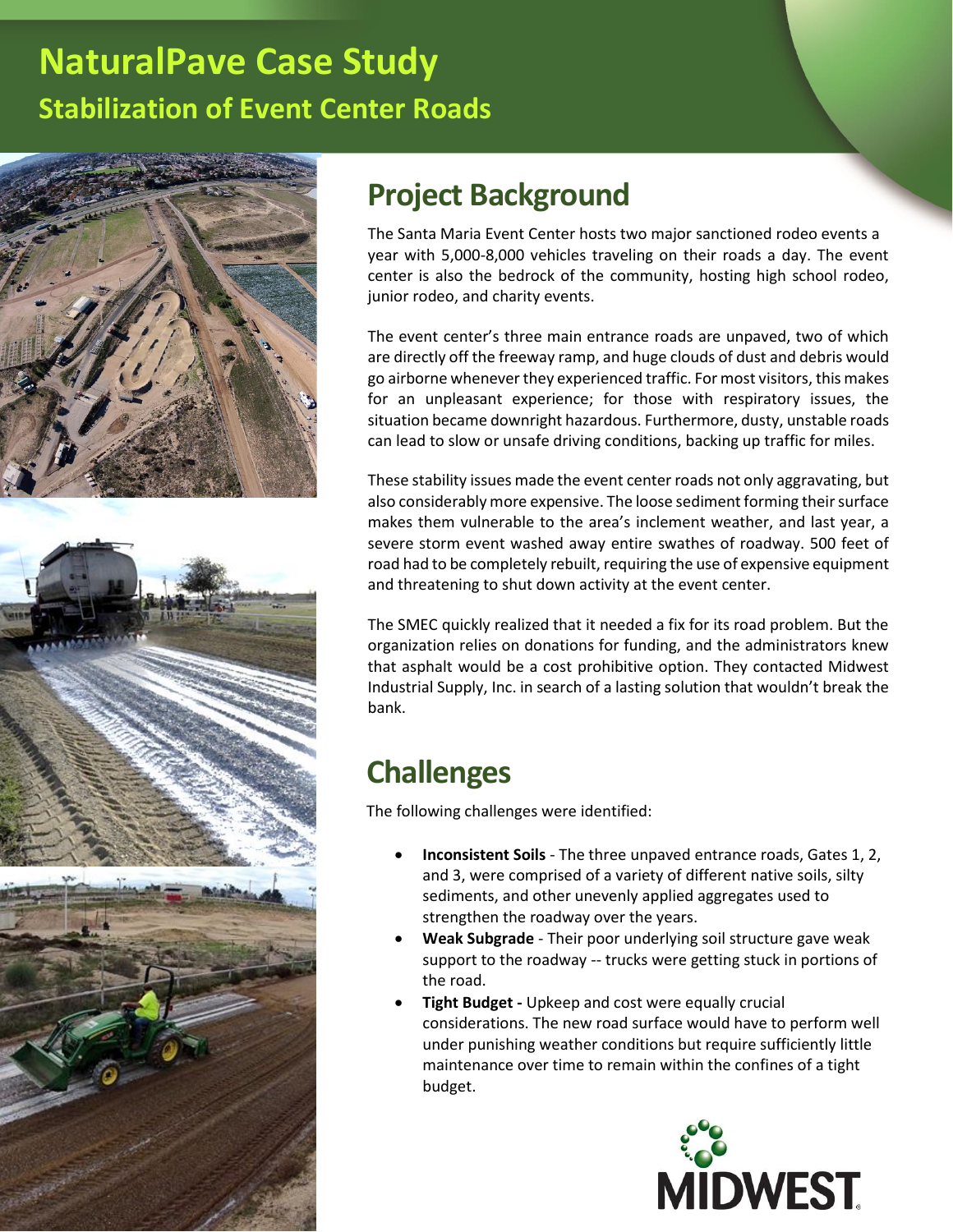

#### **Solution**

Midwest's NaturalPave Stabilization System is an innovative solution that uses a variety of custom-designed chemistries to blend natural soils into a robust, pavement-like surface. It's also completely sustainable, making zero ecological impact on surrounding areas. This makes the NaturalPave Stabilization System ideal in situations like the one in which the SMEC found itself, because it can transform a wide variety of soil and aggregate compositions into a smooth, uniform road surface.

Plus, the installation process can be completed much faster (in days, rather than weeks), and at a shallower depth than traditional paving, which means that construction costs are greatly diminished. The use of the NaturalPave Stabilization System also eliminated the need for the SMEC to haul in expensive aggregate for the construction of new roadways, and the speedy turnaround meant that there would be no disruptions to the center's busy schedule.

Midwest's application of its NaturalPave Stabilization System allowed for different solutions to match the needs of different areas. Best of all, the SMEC should expect its new roads to perform better over time, as NaturalPave roads becomes harder and more durable with continual use.

### **NaturalPave Installation**

The following steps were taken to install the NaturalPave Stabilization system at the Santa Maria Event Center:

- 1. Scarify and loosen the existing surface".
- 2. Apply and incorporate the NaturalPave Base Stabilization System using a computerized spray truck and a tractor-mounted reclaimer.
- 3. Shape the treated road surface with the proper crown and profile.
- 4. Compact the treated road surface.
- 5. Apply a seal coat to prevent dust and surface erosion.

The stabilized road was allowed to cure for several days without traffic.

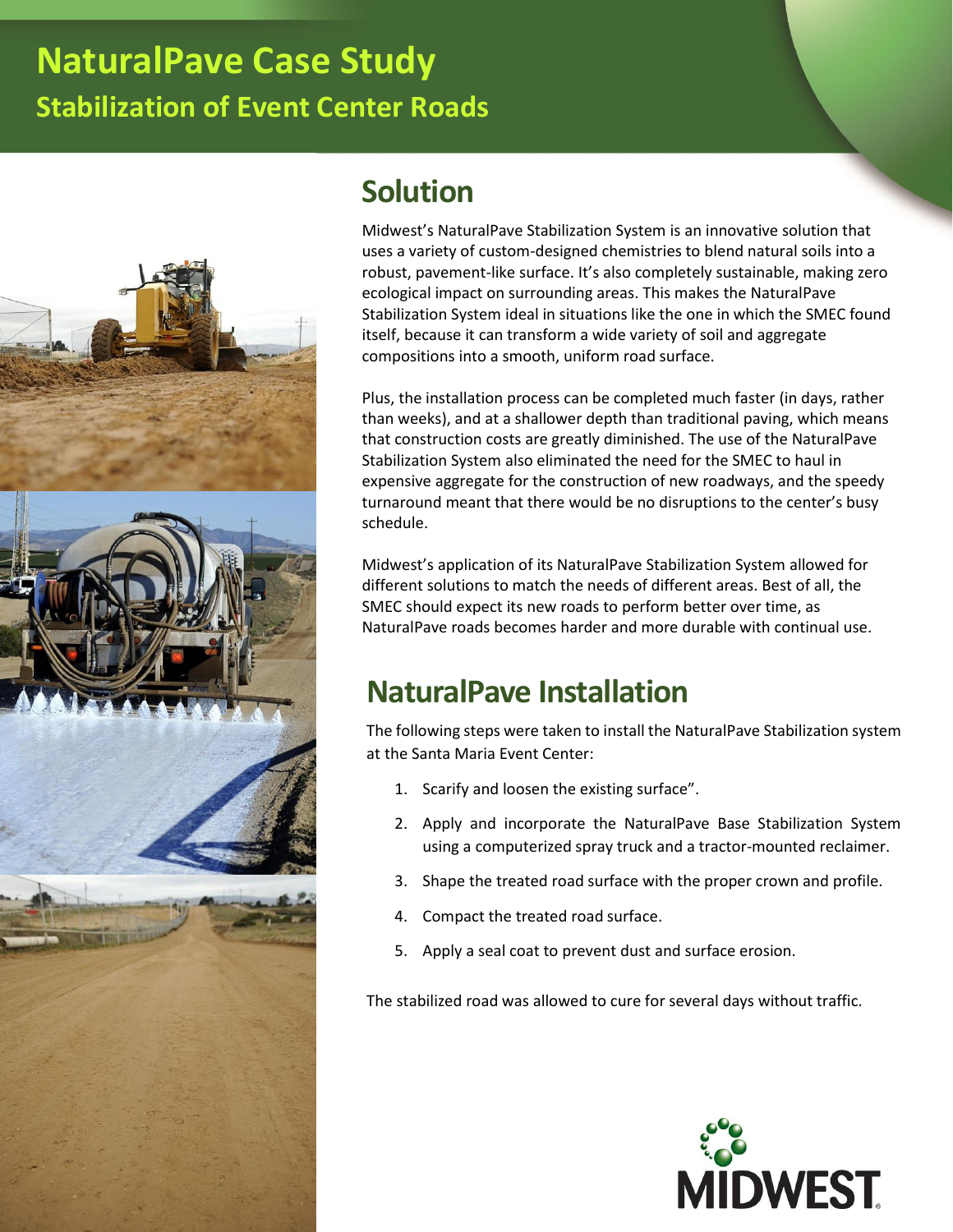

#### **Geotechnical Evaluation**

Nine years after the original installation, Midwest returned to the event center to perform Dynamic Cone Penetrometer (DCP) testing on the stabilized roads. DCP testing is a widely accepted and recognized field test to determine the in-situ strength of soil layers. DCP readings were collected at 8 locations along the centerline of the road and converted to California Bearing Ratio (CBR) readings.

The field testing shows an average CBR of 57 on the stabilized road surfaces - indicating a significant improvement in the bearing strength of the marginal native soils which are estimated to have an untreated CBR value of 10-15.

#### **Long-Term Performance**

Once the original installation was completed, it became clear that Midwest had not only solved the SMEC's dust problem, but completely transformed its roadways. Rutted roads that once caused coughing and congestion were replaced with pristine and beautifullooking surfaces. As a token of thanks, the SMEC presented Midwest with an award for their work at one of their rodeo events.

Since the original NaturalPave installation, the event center has added new events to their already busy facility including their "Haunted Hills" and "Christmas in the Country" drive-thru experiences. Each of these events completely sells out, bringing thousands of vehicles every weekend from October through December.

**After almost a decade of heavy use, the NaturalPave roads are in as good a shape as the day construction finished!**